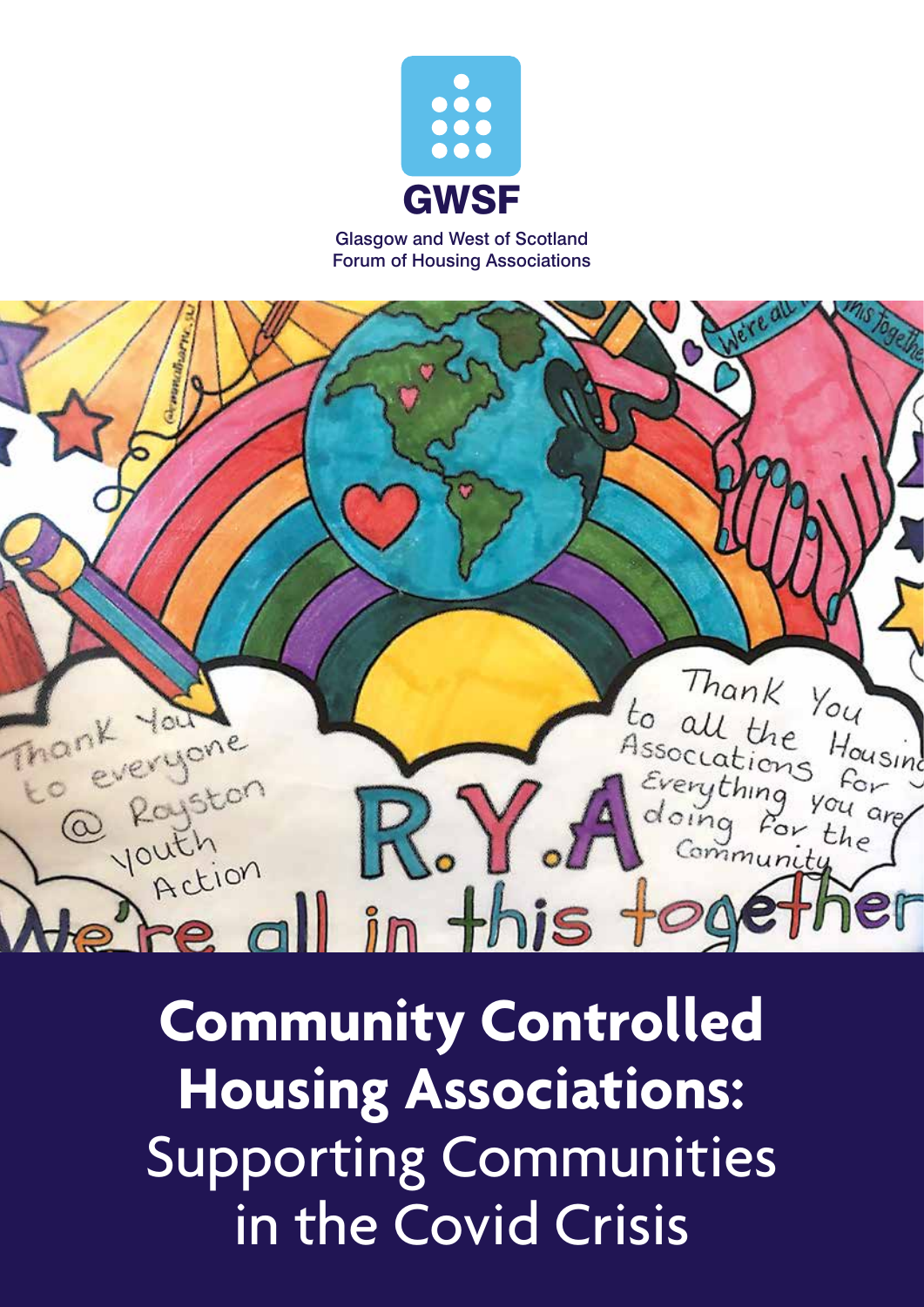#### Glasgow and West of Scotland Forum of Housing Associations (GWSF) Mission Statement

Glasgow and West of Scotland Forum of Housing Associations (GWSF) is the membership body for community-controlled housing associations (CCHAs) and co-operatives in west central Scotland. Its main purpose is to promote, represent and campaign on behalf of CCHAs and to share information and best practice.

www.gwsf.org.uk • Tel: 0141 946 0645 • Follow us on Twitter @GWSForum

### **Contents**

Thanks to Spire View HA for the wonderful cover page image.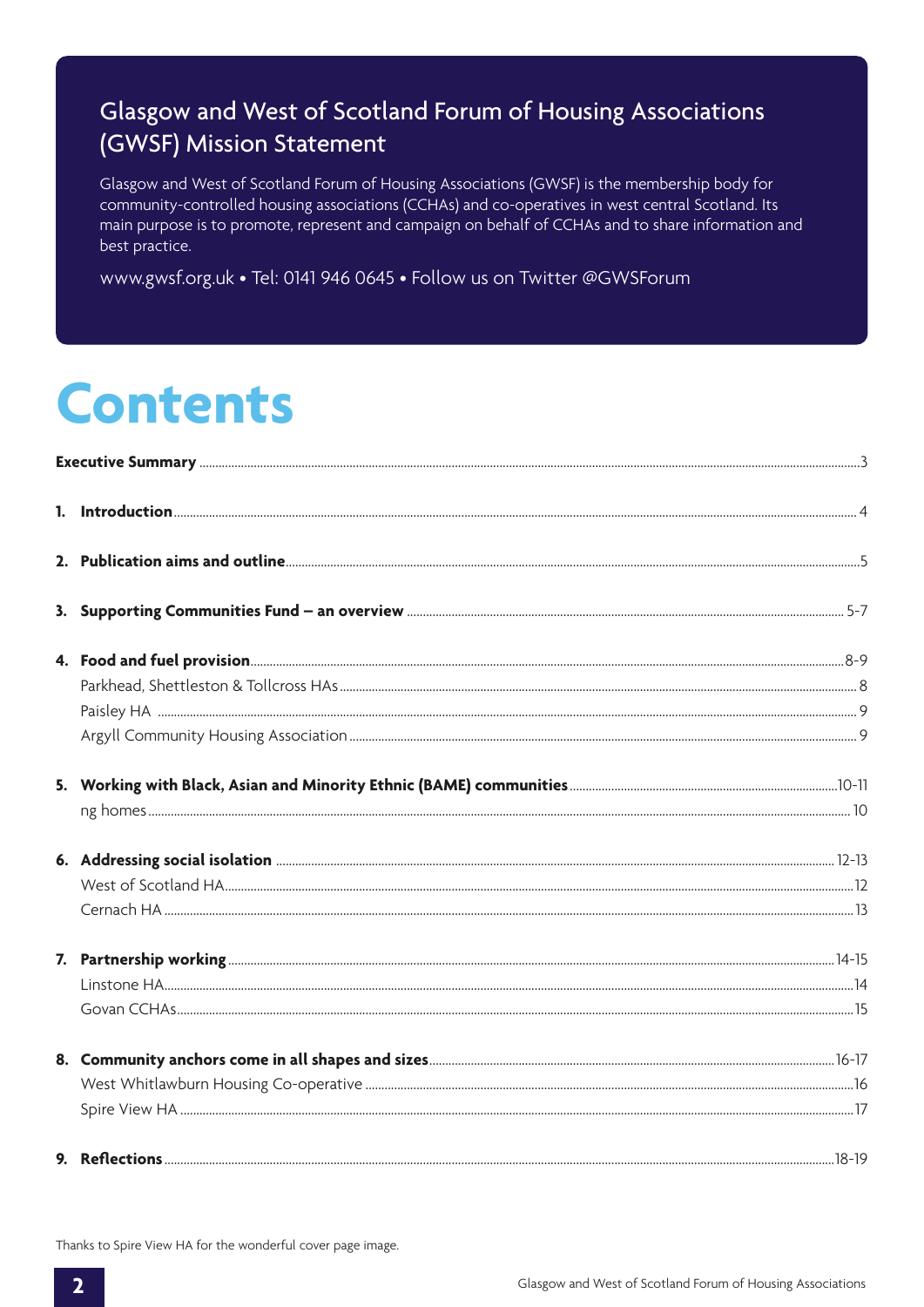### **Executive Summary**

The Covid-19 pandemic and subsequent lockdown placed unprecedented pressures on individuals and communities. The humanitarian response from Community Controlled Housing Associations (CCHAs) was both swift and remarkable.

Throughout the crisis CCHAs worked tirelessly, alongside local people, third sector organisations, and public sector colleagues to support their communities. These collective efforts focused on frontline services, and responded to crucial immediate needs. This publication has two key aims. Firstly, to capture the vital contribution CCHAs have made on the ground; and secondly, to highlight the importance of CCHAs' community anchor role via the Scottish Government's Supporting Communities Fund (SCF).

The Scottish Government directed £35million of its overall funding package, aimed at tackling the impacts of the pandemic, towards the SCF. The key aim was to route funding through community anchor organisations, allowing them to disseminate funds to other community bodies and groups responding to the challenges on the ground.

The Forum was invited by the Scottish Government to sit on the Fund oversight/approvals group as an Intermediary Funding Partner, to support our members through the application process. Thirty GWSF members received SCF funding, sixteen of these in Glasgow and fourteen in other local authority areas in the west of Scotland. The total amount awarded equalled almost £2.7million.

The SCF funded a wide range of activities in communities throughout Scotland and the publication features members' case-studies which capture key themes around emergency and ongoing needs, and delivery of services. The case-studies illustrate CCHAs' innovative approaches to: food and fuel provision; tackling social isolation; working with BAME communities; and partnership working.

CCHAs, and other community anchor organisations funded through the SCF share core characteristics including: longevity; trust; reach; and a track record of responding quickly to deliver change. It is these same qualities which have enabled them to provide real, tangible support, in the midst of the Covid-19 crisis, and crucially to get SCF funding to where it was needed most in their communities.

As we move tentatively towards recovery it is clear that the health, well-being, economic and societal impacts of the pandemic will continue to resonate for a long time, especially in disadvantaged communities. Inevitably, community anchors will continue to play an important role in helping to build resilience in their communities.

By placing community anchor organisations at the heart of the SCF the Scottish Government recognised their value. As we move into recovery, we would like to see the lessons learned from the SCF approach being carried forward.

CCHAs' extraordinary response to the Covid crisis has emphasised like nothing else could, the value of being truly local.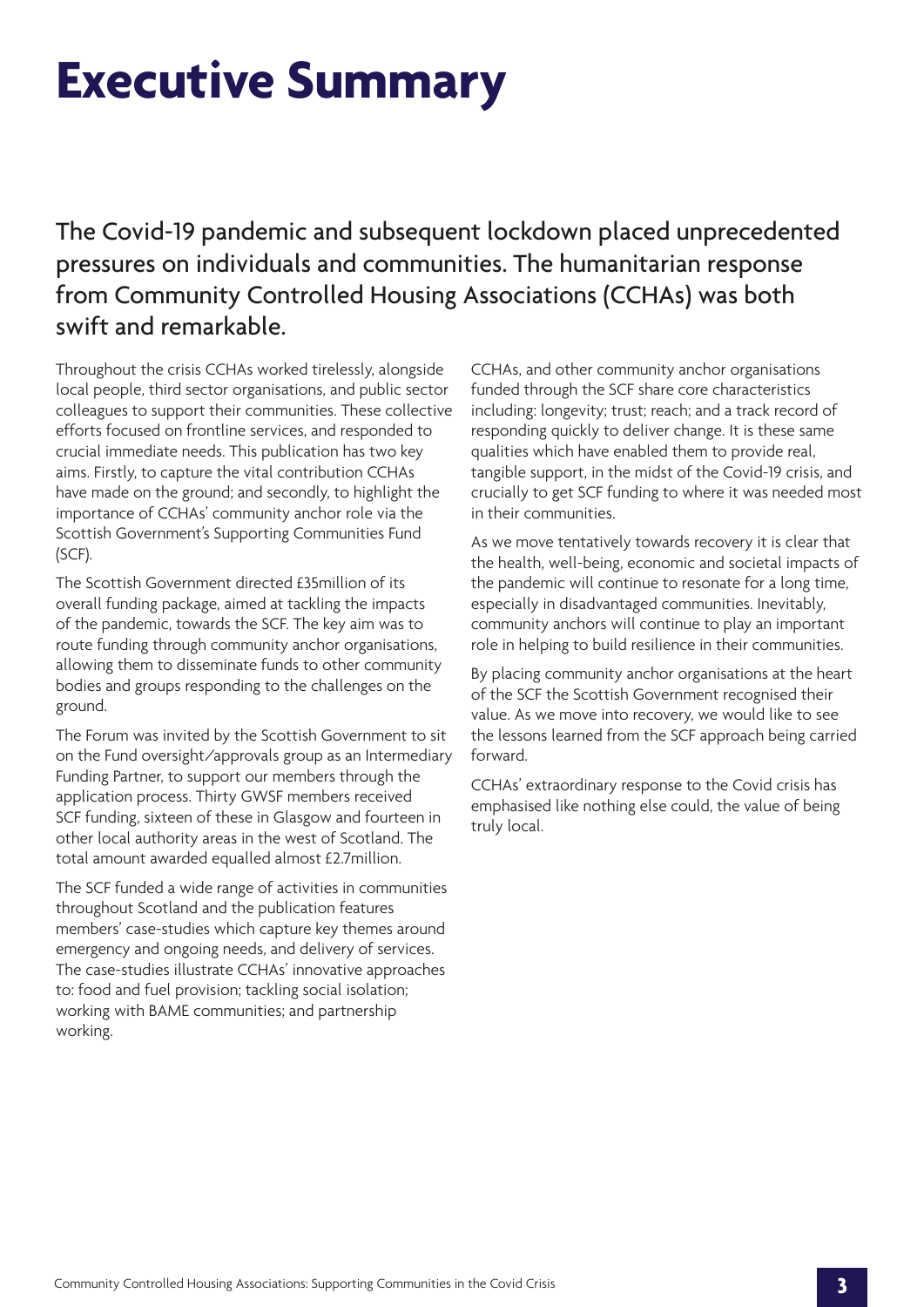## **1. Introduction**

#### Background

The world changed completely in March 2020. Ahead of the Covid-19 pandemic this statement would have sounded hyperbolic and improbable. Many months later however, as we find ourselves living in an unrecognisable, and constantly evolving new environment, we understand it to be true.

Fears and concerns about the health impacts of the virus itself, and the immediate challenges and longerterm implications of lockdown, combined to create an unprecedented set of circumstances for both individuals and communities to cope with.

Community Controlled Housing Associations (CCHAs) too have had to deal with these unprecedented circumstances. And they have risen to the challenge. Firstly, as social landlords and employers: and secondly as community anchors supporting their tenants and wider communities throughout the Covid crisis.

#### Social landlord/employer role

With the processing of void properties and reletting becoming all but impossible in the early phases of lockdown, the primary focus as landlords was on making contact with as many tenants as possible, most commonly through phone calls. The aim was to explain how repairs would be dealt with and, critically, to ensure as far as possible that tenants potentially facing difficulty paying the rent knew they could get advice and, if need be, practical support with making a Universal Credit claim.

Inevitably these calls to tenants often became general welfare calls and led to many people then benefiting from the wider help associations and their local partner organisations ended up providing through the funding described in this report.

#### CCHAs' humanitarian response

The Covid pandemic and subsequent lockdown have resulted in unparalleled pressures for everyone. However, as is the case with all disruptive systemic events, the impacts of the pandemic have hit the most vulnerable the hardest. At a community level, as the crisis unfolded new and immediate needs rapidly emerged, CCHAs have been at the forefront of responding to these.

CCHAs have over forty-years history of supporting their tenants and wider communities in myriad ways through their broad ranging wider role activities. This extensive experience has allowed them to react quickly and with agility to support their communities. In these extraordinary times, CCHAs' response has also been extraordinary.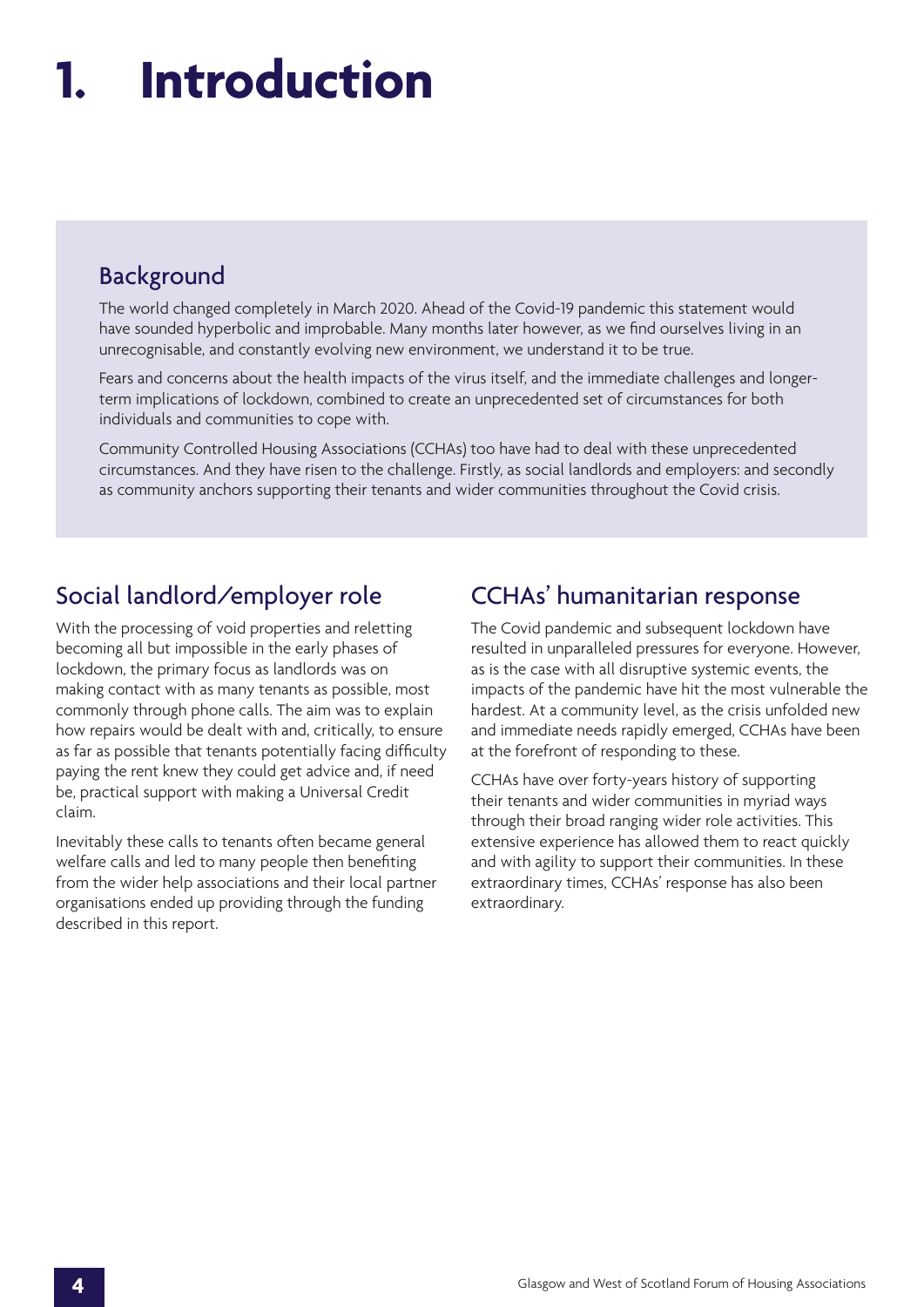## **2. Publication aims and outline**

#### The key aim of this publication is to capture our members' contribution in helping to mitigate the impacts of the Covid emergency in their communities.

The Forum has been involved as an intermediary funding partner in the Scottish Government's 'Supporting Communities Fund'1 (SCF), guiding members through the application process. This has allowed us to work closely with recipients, to capture emerging and ongoing needs on the ground and how CCHAs have responded to these.

We begin by providing a brief overview of the SCF, including: the aims of the fund; the key activities which it has supported; and the importance of the funding being routed through Community Anchor Organisations (CAOs), and subsequently disseminated to partner community organisations and groups. We also consider how the key lessons from the SCF approach might be applied moving forward.

The bulk of the publication features case studies from members who have received SCF funding.<sup>2</sup> The case studies demonstrate the range and volume of activities which CCHAs have been involved in, and the many innovative ways these have been delivered. They also capture key themes which have emerged in terms of individual and community needs and local responses.

Finally, the publication offers some reflections based both on feedback from members and our own experience supporting them through the SCF process. This section focuses on where we are now and considers key issues as we move into recovery.

- 1 The SCF is one strand of the Scottish Government's £350million funding package to help mitigate the impacts of the Covid-19 pandemic.
- 2 Whilst it falls outwith the scope of this publication, we would like to acknowledge the Covid response work that we know is being carried out by all GWSF members.

## **3. Supporting Communities Fund – an overview**

#### Background to the fund

On 18 March 2020, the Scottish Government announced an investment of £350 million to support local communities and households to tackle the impact of the Covid-19 pandemic. Within the overall funding package £35million was directed towards the Supporting Communities Fund (SCF).

#### The Scottish Government stated:

*"Community Anchor Organisations sit right at the heart of their communities and many are already responding to and co-ordinating effort in their communities and neighbourhoods to help people in need of support: [they] exist across communities in Scotland in many forms, know best what their communities need, and have a wealth of experience in responding to complex social challenges and delivering networked activity."*

Consequently, the Scottish Government invited the Forum (along with a range of other key organisations with community anchor members) to sit on the SCF oversight group as an Intermediary Funding Partner. This has involved supporting our members through the application process and providing ongoing assistance.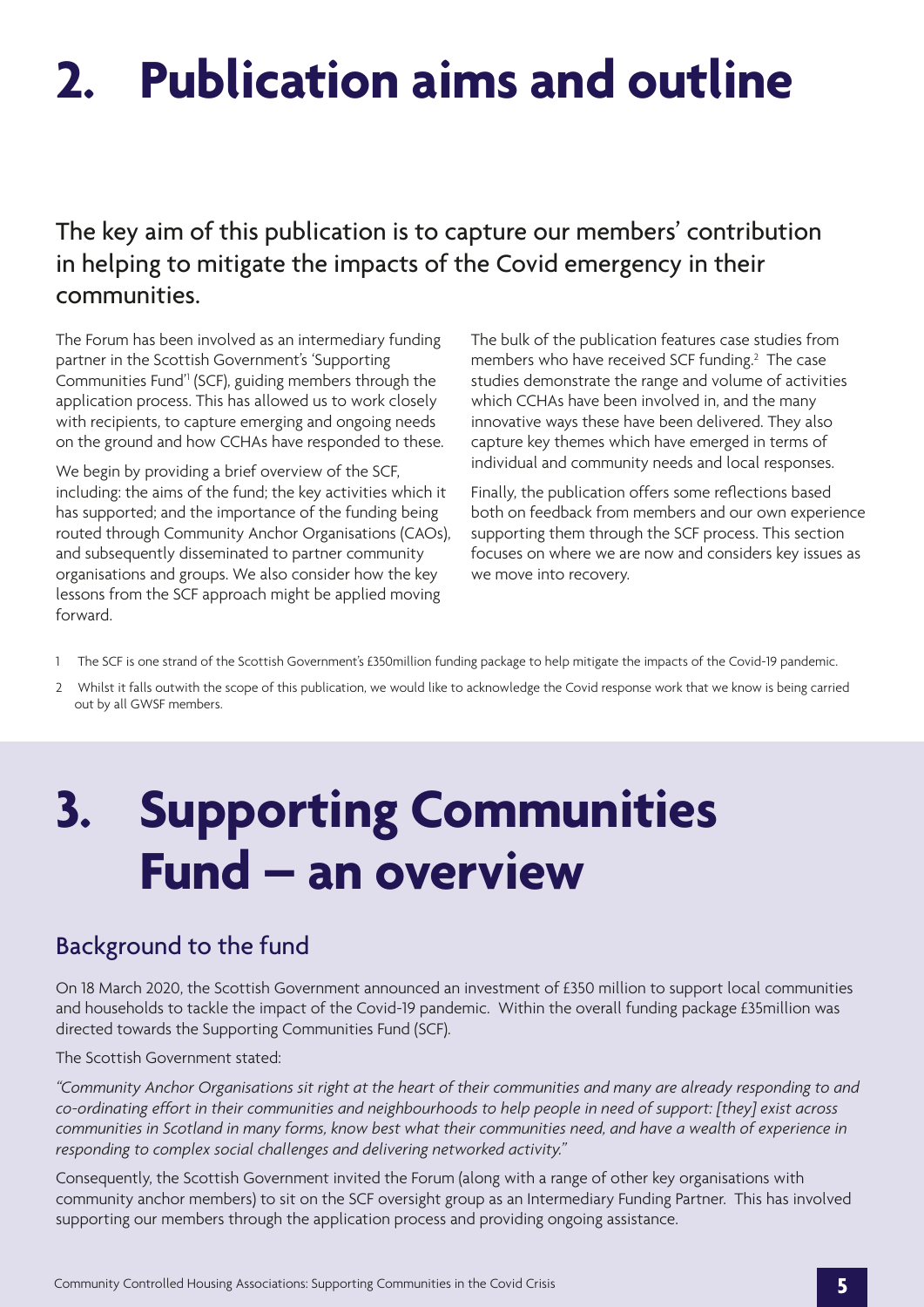### **GWSF members and the SCF**



The key aim of the SCF was to use CAOs to provide a route through which other community organisations and groups could access funds and support in responding to the challenges created by the pandemic.

### Overview of key SCF-funded activities

The SCF funded a wide range of activities in communities throughout Scotland, and many of these are highlighted in the case-studies which follow.

In broad terms these included –

- Providing and delivering food to those who cannot buy it for themselves or are unable to access it due to self-isolation
- Providing advice for people to access benefits and emergency funds for fuel, accommodation etc
- Connecting services and volunteers to where they are needed
- Financial support for community organisations to increase or deliver new activity to meet additional demands for energy (e.g. fuel cards)
- Funding to support community organisations to deliver services in new ways in response to Covid-19, for example, digital tools to enable people to remain connected
- Funding to support and maintain the cash flow and staff costs of small community organisations while dealing with the emergency, for example, due to loss of other income sources
- Funding to meet costs of supporting personal safety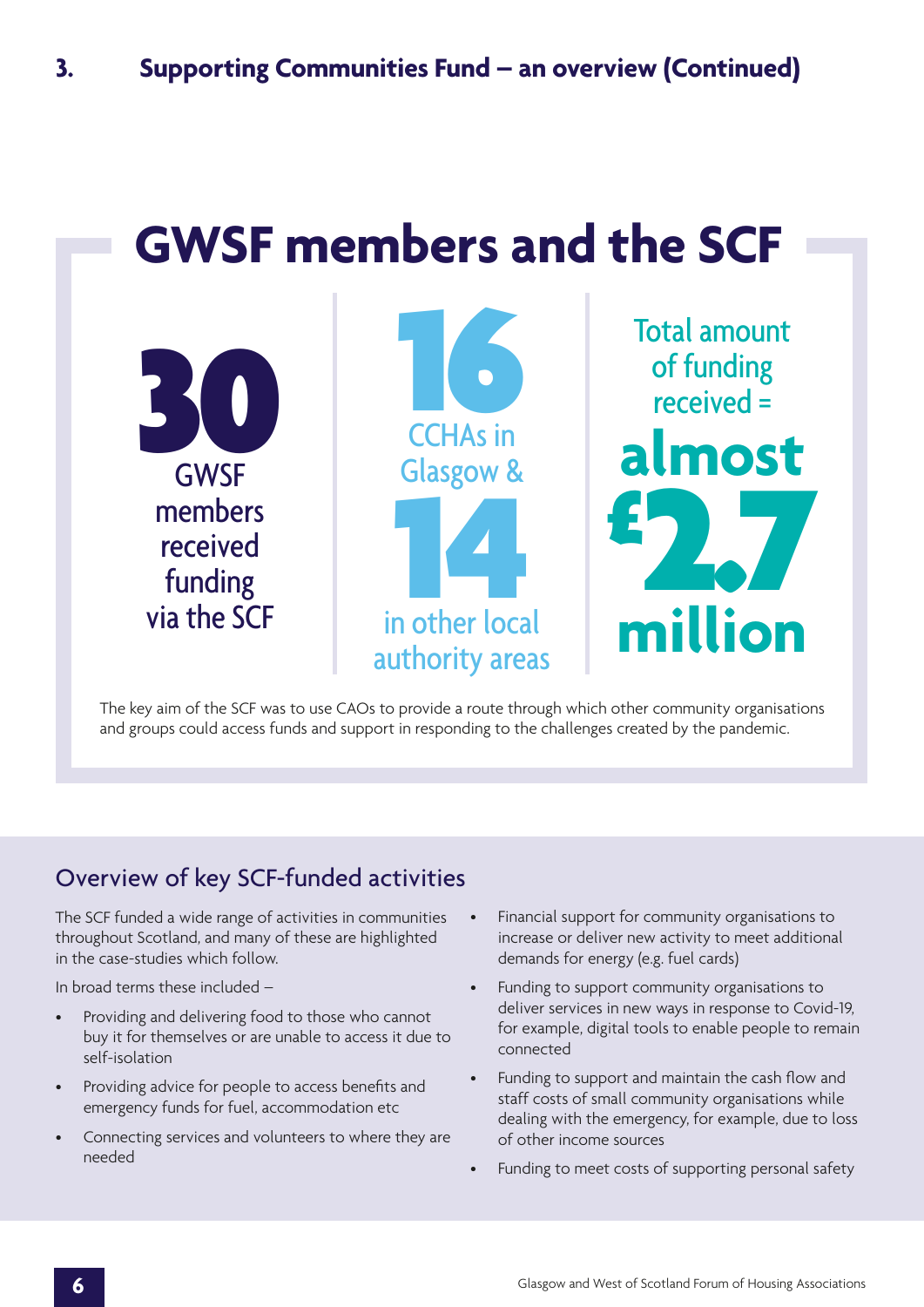#### The importance of a community anchor focus

By channelling the SCF through CAOs the Scottish Government has been able to get funding out quickly, and to where it's most needed in communities. This has meant relying on CAOs and believing in their agility, unique local knowledge, existing relationships, and trusted place in their communities.

GWSF members have applauded this approach, along with the light-touch, accessible and speedy application process.

*"It has just been great that the Scottish Government has trusted us as community anchors to get the money out to where it's needed. To recognise that we know partners and other groups in our community, and to trust us and that it's making a difference."*

*"In the circumstances, things needed to happen so quickly [in response to the pandemic] and because of the SCF they have. We've been able to pass on the funding and support the crucial things that have made a difference – food, fuel, all the other things."*

*"It has all been so fast, and I know it's because we're in a unique situation but it's really refreshing, it shows it can be done, and it would be great if it could continue like this. Less bureaucracy I guess."*

#### Other benefits of the SCF approach

Associations also emphasised that the SCF approach had resulted in a deeper reach into communities. Smaller community organisations and groups were able to access funding via CAOs, and although many of these operate at the extremely micro level, they have been crucial in providing support. If not for the SCF's CAO focus many would not have been able to access any type of funding since they lack the capacity to do so.

*"We know, because they've told us, that these wee groups would just not have had any way in, to getting any funding. In some cases, it's just a couple of local people providing the service but making a big difference. They just would never even think about, let alone have the capacity to, apply for funding."*

Finally, recipients were keen to emphasise that the SCF had led to the creation of new partnerships and new approaches in their communities. Furthermore, in many cases these have created new ways of working together, which would be carried on into the recovery phase and beyond.

*"The SCF award made us consider a holistic approach to dealing with the crisis, working with a range of partners from a range of sectors. And that has broken down barriers, and led to joined-up thinking and doing! And it's an approach we'll be taking forward to benefit our whole community."*

*"Through the SCF grant we're now aware of organisations and groups that we weren't aware of before and lots of us are saying the same thing. We now have a whole new range of partners to work with."*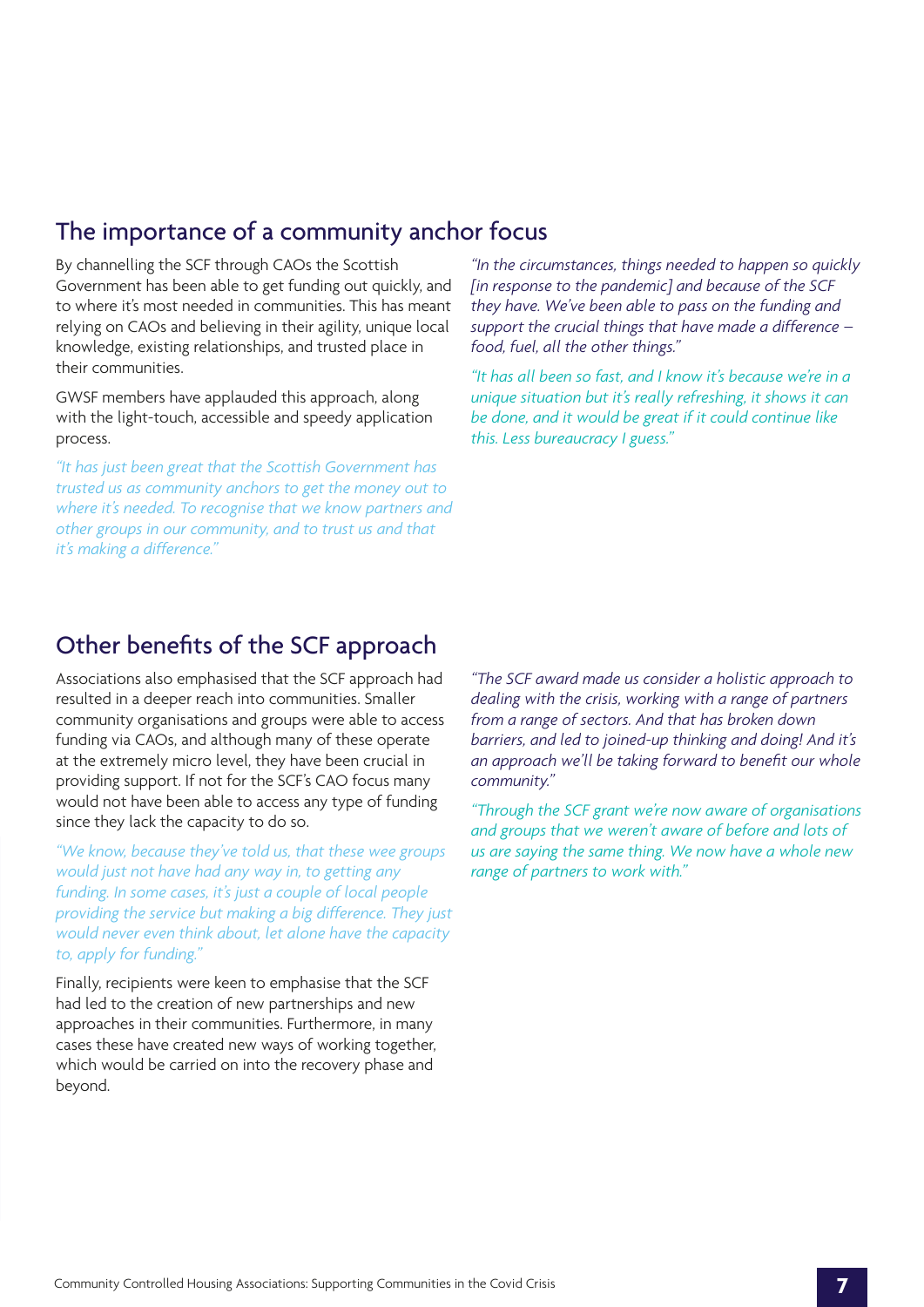# **4. Food and fuel provision**

#### Parkhead, Shettleston & Tollcross HAs – food provision – The Pantry Model



Plans to establish a food pantry in the community had already been drawn up by Parkhead Housing Association. With the outbreak of the Covid pandemic, the project was quickly both accelerated and expanded.

The original Parkhead Food Pantry proposal was to transform the Drill Hall at Parkhead Schoolhouse – the last building that required extensive fabric repair – into a subsidised community shop using the pantry model, regarded as the "gold standard" method of food provision. Under the plans, which differ from the foodbank model of free provision, families on a low income or recovering from a crisis would be offered dignity and choice in exchange for a small membership fee of around £2.50 to £3 a week. There was also the option for those not 'in need' to use it as a subsided shop.

But the project took on a new urgency and scale with the onset of the pandemic. A spokesperson for Parkhead Housing Association explains.

*"We were planning to set up the pantry in the local area prior to Covid-19, to support the many families and individuals unfortunately living in food poverty.*

*"A pantry shop where people in the community can become a member for a small fee and then access nutritious food on an ongoing basis is a better longer-term solution to food poverty, while also providing volunteering opportunities for local people. It really is the* 



*gold standard for a sustainable form of food provision.*

*"As a result of the pandemic and the economic impacts, it was clear that more people than ever would be in a position where they might be facing food poverty. Initially, the pantry seemed like a good idea, but it soon felt like an absolute necessity."*

Identifying that surge in need, plans to open the Parkhead Food Pantry were speeded up, while new funding from the Scottish Communities Fund was also used to establish two pop-up pantries in partnership with Shettleston and Tollcross Housing Associations.

While already operating successfully in other parts of the UK, the pantry model is relatively new to Scotland. In this case, surplus, fit-for-purpose food will be provided through a partnership with Fareshare Glasgow (a franchise of Fareshare UK, operated by the charitable organisation Move On) and will include fresh fruit and vegetables, and quality meat and dairy. The partnership will allow the Association to streamline food supply, demand and logistical constraints, identified as a vital element to the success of a food pantry operation. Unity Enterprise, who operate The Spoon café ventures, will use their catering expertise to support the running of the 'The Pantry' and offer recipe and cooking advice.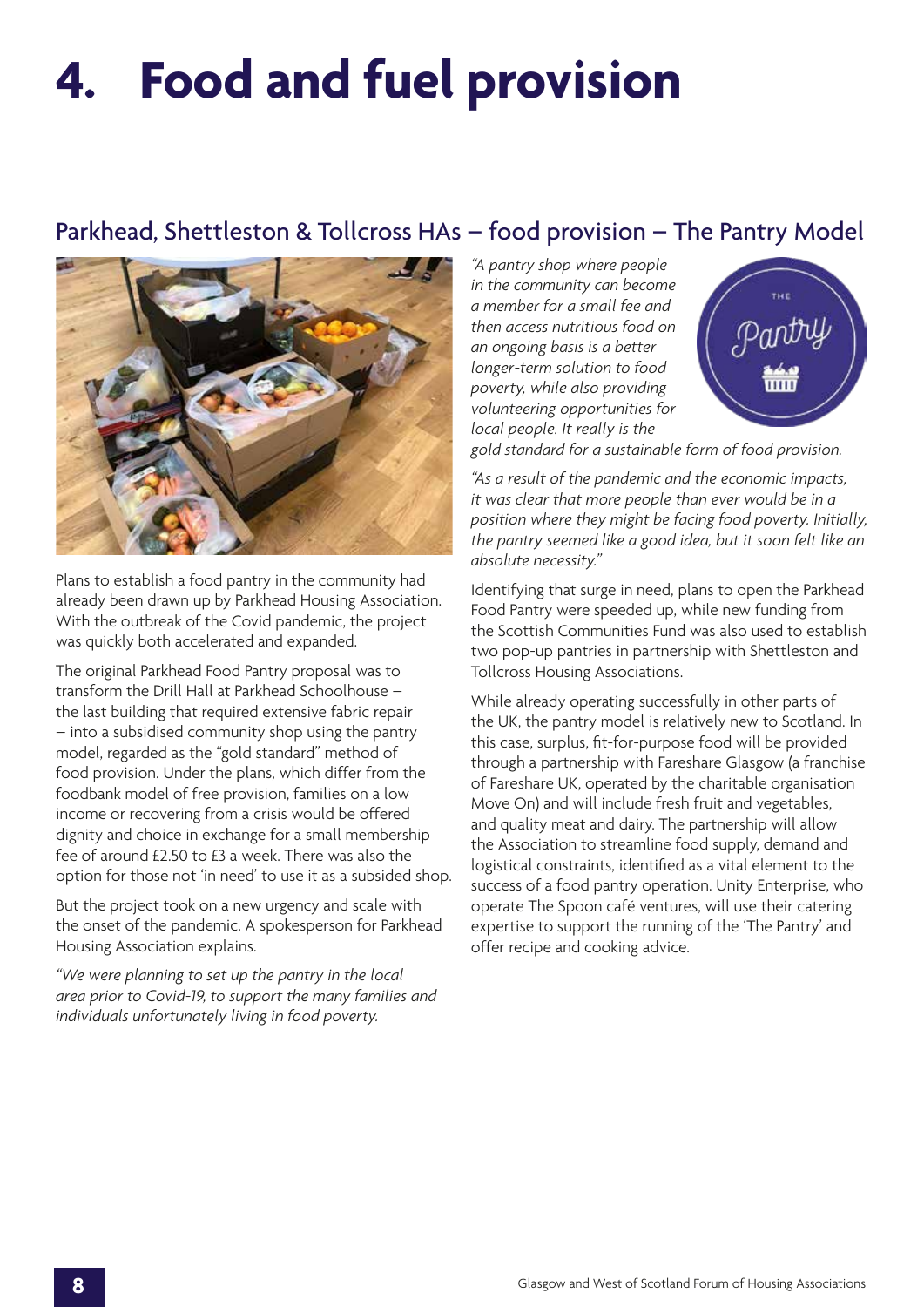#### Paisley HA

Paisley HA's SCF award allowed the Association to work with a range of partners to support local people throughout the Covid crisis. One vital aspect of this support focused on providing direct fuel support to many vulnerable residents in the community.

#### What kind of fuel support has been provided?

Renfrewshire foodbank, with support from the Association, has been delivering emergency fuel vouchers to its service users who have prepayment meters and are at risk of self -disconnection.

The process involves a paypoint/payzone voucher being issued to individuals which is redeemable at a local outlet. This allows people to stay connected to their supply and alleviates the risk to their physical and mental wellbeing. Along with this direct fuel support, the service user is referred to an energy advice organisation to address any underlying issues.

At present 45 clients have received vouchers, and the demand for the support is increasing. The service has been extremely well received by foodbank users, and within the wider community.

#### Some of our feedback

Woman with children whose relationship had broken down due to domestic abuse during the Covid lockdown:

*"I thought I would have to get a loan for my electricity from a member of my ex-partner's family. He would then have known I was not managing."*

Single man: *"I will be able to cook my food and get a wash. I have been sitting in the dark at night."*

Woman, just discharged from hospital: *"This certainly helped me. My meter is on emergency and I have no payment coming for a week, and I have been in hospital."*

Foodbank Manager: *"This funding has made such a difference. It is wonderful being able to provide this help for our foodbank visitors who otherwise would be sitting in darkness, with no heat, and with no facilities to heat the food we have given them."*

#### Argyll Community Housing Association

Argyll Community Housing Association (ACHA) is a Registered Social Landlord providing more than 5000 affordable homes for rent. The Association has housing stock across 11 islands, and in every major settlement in Argyll and Bute.

As well as being a highly-respected social landlord and factor, ACHA is involved in a range of wider role activities which benefit all residents in the Argyll and Bute region. Therefore, the Association was well placed to support its communities when the Covid-19 crisis, and subsequent lockdown, struck.

Key activities focused on emergency food parcels, prescriptions and other vital necessities; and also, on the procurement of PPE to enable all activities to be carried out safely. ACHA also wanted to support up to 900 families living in fuel poverty, by providing them with fuel vouchers. The Association made a successful application to the SCF which enabled them to do so.

Alastair MacGregor, ACHA's Chief Executive commented:

*"It is our view that fuel poverty is a greater issue within Argyll and Bute regardless of Covid-19 and we have the added complication that we have a higher proportion of*  *people working in industries that have been impacted to a greater extent by the pandemic. Therefore, the income of people living in Argyll and Bute has been affected to a greater degree. For example, we have 8.8% of people working in fishing, agriculture and forestry, the Scottish average is 3.2%. There are also seasonal industries. We have 12.5% of people working in tourist related industries compared to the Scottish average of 7.9%.*

*"These industries have been devastated by Covid-19, they tend to be low paid and this will have an extremely negative impact. There is a higher proportion of people working part time and seasonally in Argyll and Bute and the number of self-employed is also high.*

*"Additionally, the fuel poverty rates in Argyll and Bute are higher because of the fact that over 50% of our properties are off the gas grid and rely on expensive electric heating, but income is generally lower.* 

*"So, in summary, the impact of Covid-19 is devastating the main industries that people are employed in by either being furloughed at a lower rate of pay, or by losing their income completely. This all means that, in essence, there has been a double whammy for our communities."*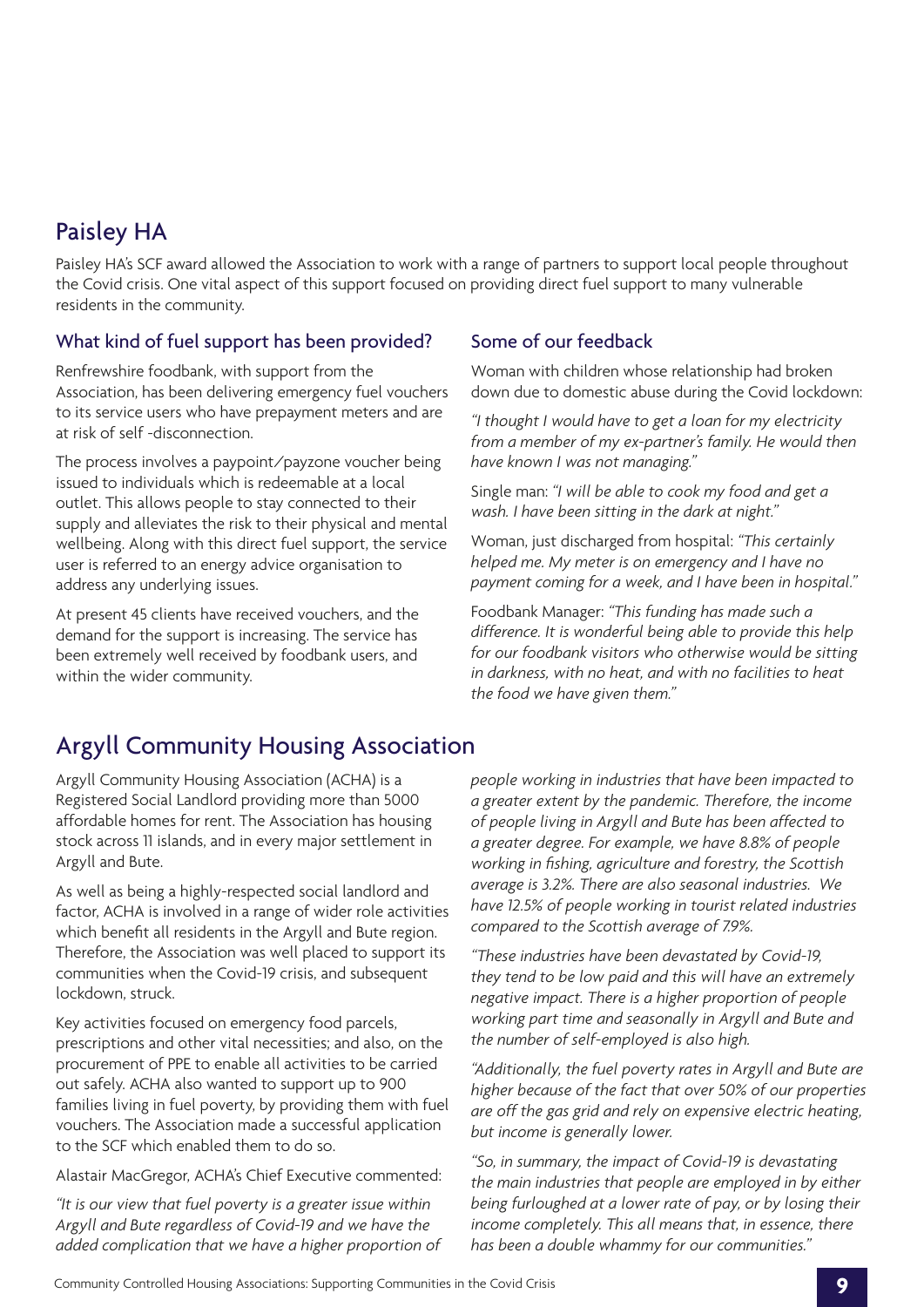### **5. Working with Black, Asian and Minority Ethnic (BAME) communities**

#### ng homes

ng homes operates within North Glasgow, covering the communities of Springburn, Possilpark, Parkhouse and Balornock. The Association manages circa 7,000 properties and delivers a range of activities within these wider areas. It has developed strong partnerships with BAME groups through a variety of community activities and interventions which have progressed over the past six years.

These relationships and activities have become vital in terms of the community response to the pandemic. Throughout the Covid crisis and lockdown the Association has been working alongside a number of community hubs and local organisations to provide food parcels and hot food supplies.

An ng homes spokesperson commented:

*"Our award from the Supporting Communities Fund has meant that we have been able to provide specific and vital support to BAME communities.*

*"African Challenge Scotland (ACS) has played a major role in our relief efforts during the Covid-19 lockdown. ACS has a long-established community engagement history through multicultural events and other empowerment programs since 2014. This rich experience means that ACS has a better understanding of the needs of Black Asian Minority Ethnic (BAME) communities.* 

*"Their engagement with the BAME communities has shown that many families, especially single parents and refugees, are struggling with meeting basic family needs during lockdown. Over the period, they have worked with hundreds of families providing culturally appropriate food to make sure no families are left without support.* 

*"Those helping have included the Lord Provost of Glasgow, Councillors Graham Campbell, Christina Cannon, Ruairi Kelly, Annette Christie, Anne McLaughlin MP, Bob Doris MSP and African Challenge Scotland young ambassadors and adult volunteers. African Challenge Scotland deeply appreciate the selfless services of the passionate and dedicated volunteers whom they have always relied on over the years."*



Ronier Deumeni, Founder, African Challenge Scotland, with Anne McLaughlin MP, Councillor Graham Campbell, Glasgow's Lord Provost Philip Braat, and other volunteers

Ronier Deumeni, Founder of African Challenge Scotland, said:

*"Many of our incredible volunteers have made a difference through their extraordinary acts of kindness by providing African food parcels, toiletries, feminine products, and financial support to BAME families across Glasgow and beyond. This was possible with the support from all our funders, partners and ng homes."*

Anne McLaughlin, Member of Parliament for Glasgow North East, observed:

*"The work African Challenge Scotland is doing is so important and it's been important to me in my work as an MP. In delivering food with them I have met people in extremely isolated positions who I've been able to help. One was a woman had been in her flat for three months with her three-month old baby. When I told her she could form a bubble with a friend she said she didn't know anybody in Glasgow. Not a single person. African Challenge Scotland is getting to the people who need them the most."*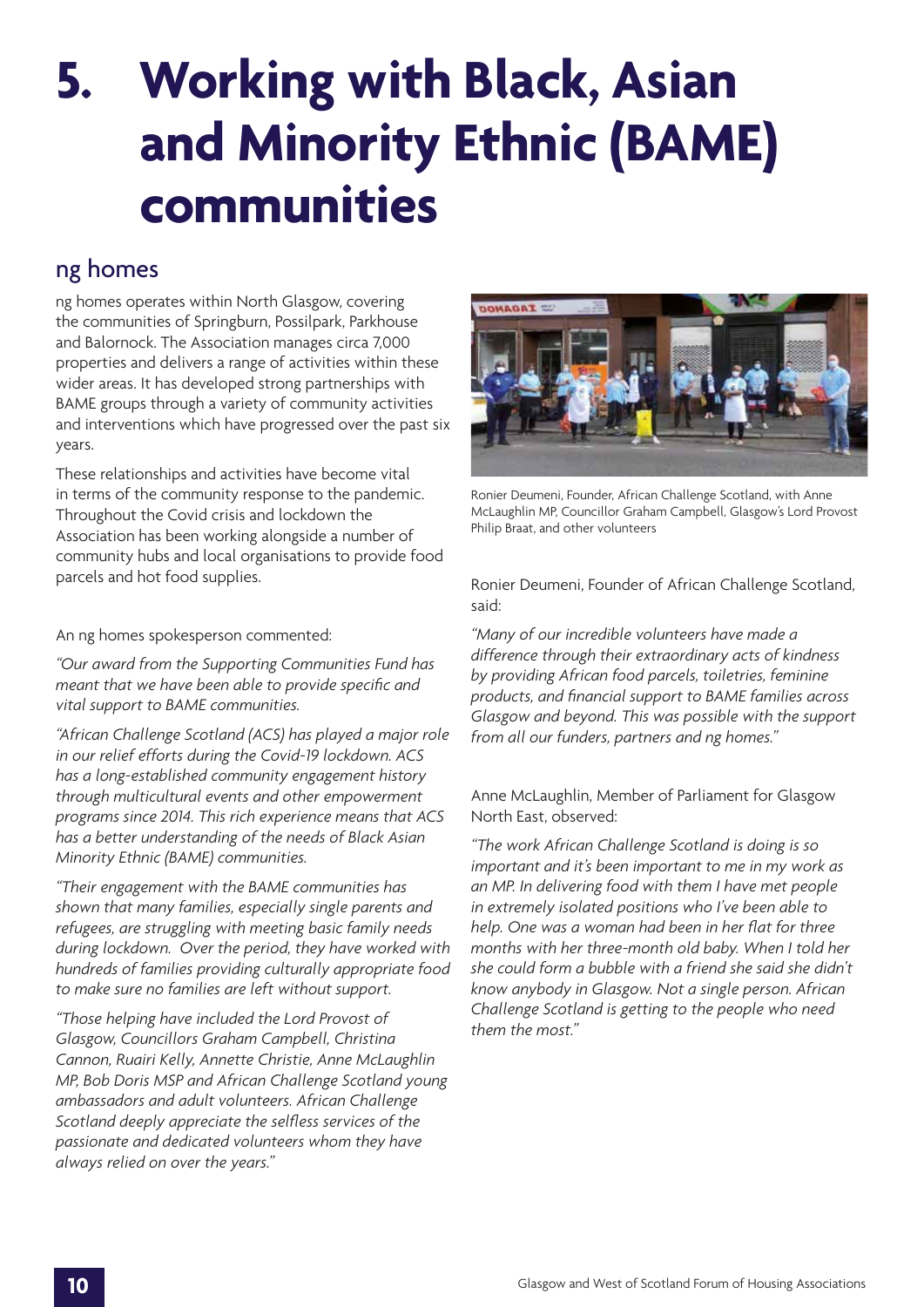### Afghan United provides much needed support to community

ng homes has also been working closely with Glasgow Afghan United (GAU) during the Covid crisis. The organisation sprang into action to support those members of the Afghan community, including asylum seekers, with food support and welfare calls. Abdul Bostani, Chair of GAU, quickly put together a team of volunteers to help provide culturally appropriate food to families who had to isolate at home. The organisation has continued to work with families and other organisations to support them throughout this difficult period.

In addition, GAU delivered much needed food to families to mark Eid, at the end of July. This is normally a time

when families would get together, instead culturally appropriate food was delivered to their homes to enable them to mark the occasion, whilst still remaining safe.

ng homes has also been supplying community hubs with halal food to support individual families. An ng homes staff member explained:

*"We have built up a supply chain with the relevant suppliers and also connected with Glasgow Central Mosque who previously provided food packages during Eid."*



Abdul Bostani, Chair of Glasgow Afghan United with volunteers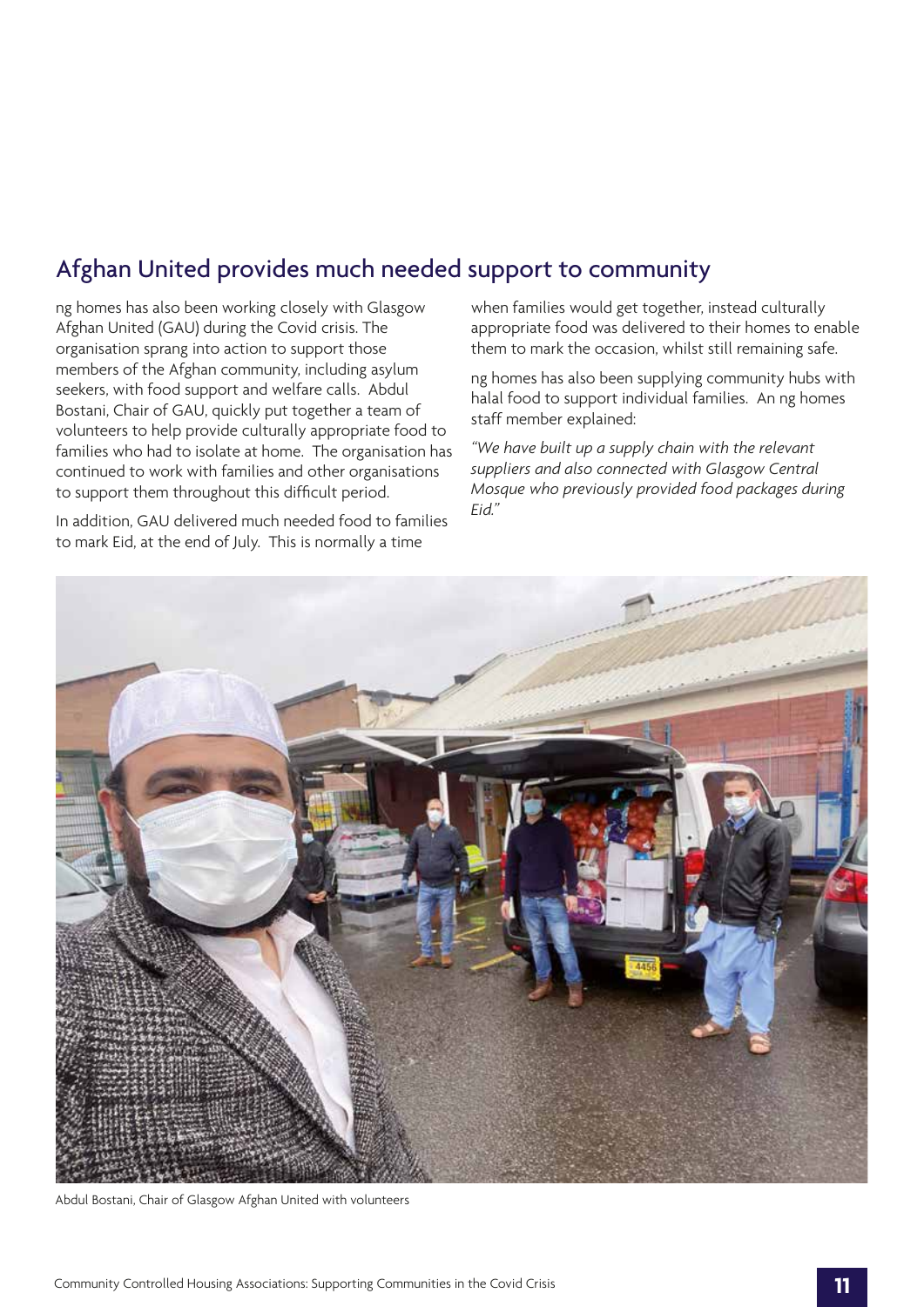# **6. Addressing social isolation**

#### West of Scotland HA

Inevitably, the Covid-19 lockdown had a serious impact on the wellbeing of many tenants – but community controlled housing associations were quick to respond to their needs.

Among them, West of Scotland Housing Association put supporting socially isolated or vulnerable tenants at the heart of its response to the pandemic. Backed by funding of £73,000 from the SCF, WSHA set up a range of new services, as well as adapting and expanding others that already existed.

Since lockdown, support and assistance to tenants and the wider community has included delivering meals and providing advice on energy, welfare rights, money, rent and other housing issues. But one of the most active programmes has focused on wellbeing, with the introduction of a daily wellbeing call and the offer of wellbeing support in other ways.

Between the end of March and late July, more than 10,000 calls – lasting from a minute to an hour depending on individual circumstances – have been made to older tenants in sheltered housing, many self-isolating, with a further 2,850 calls to 550 mainstream amenity tenants aged 65 and over. Wellbeing support has been offered to 211 sheltered housing tenants across nine sites to address issues with loneliness and isolation. And 80 activity packs containing adult colouring-in and word-search books, playing cards and a stress ball with easy to follow exercises have been provided to help ease lockdown boredom. Digital support has also been available to help connect older tenants with their families through Skype, Zoom and WhatsApp.

One WSHA tenant, who lives in Yoker, explains the value of the wellbeing service:

*"Moving into sheltered housing was the best thing that could have happened for me and at exactly the right time in my life. And since becoming a tenant of WSHA around six years ago, I have been very independent.*

*"But I have some health issues which meant that I have been self-isolating since March and unable to go out or to the shops since the official lockdown. I have been worrying about Covid-19 and I've been feeling a bit isolated and anxious. I get weekly food shopping from a relative, but this is the only contact that I have for a wee chat through the window. It brightens my day but it is always too short.*

*"So, I particularly look forward to the call from WSHA – it's nice that they check up on me and it really lifts my* 



*day. It's great to hear a different, cheery voice. I think WSHA does really well and was quick to react to the pandemic, which I am grateful for."* 

A child's drawing in the window of a sheltered housing tenant's home.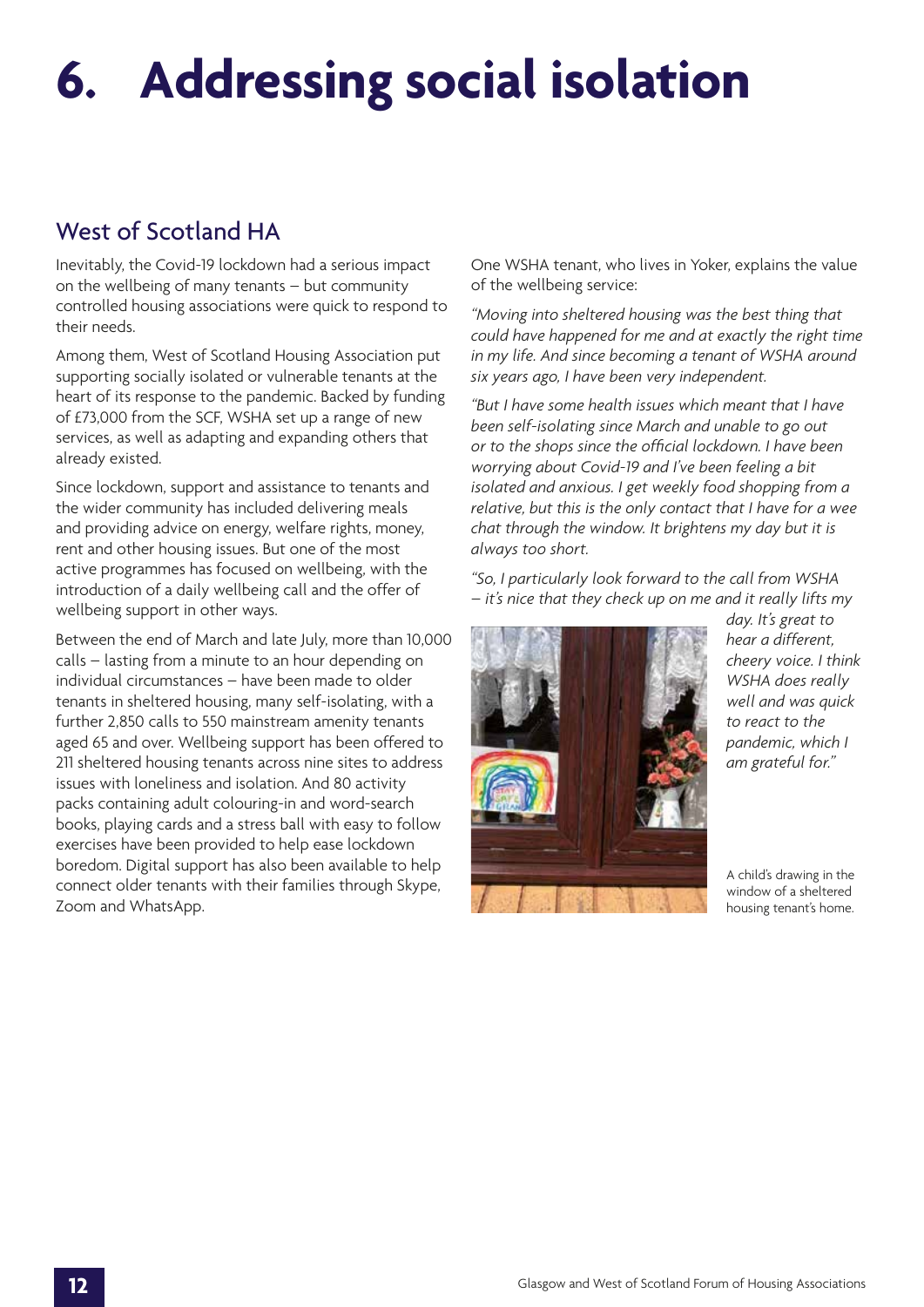#### Cernach HA

Until recently, the Chest, Heart and Stroke charity shop in Drumchapel Shopping Centre was a focal point for engagement with the community. But Covid-19, and lockdown, forced the team responsible for that valuable work to think again. Their response was immediate and wide-ranging: intelligence gathered from Cernach Housing Association (the anchor organisation for the Thriving Places initiative in the area) and other community organisations identified two priority groups at risk of social isolation and economic hardship; an application was made to the Supporting Communities Fund; and a new, remote support system was rapidly established.

Ted Scanlon, a Community Connector with Cernach HA, explains more:

*"We quickly realised that social isolation, along with economic hardship, would cause major difficulties for a lot of people in the community. The Thriving Places team has been providing face-to-face engagement at the charity shop since 2016. And it's worked really well – we were visible in the community and the shop had coffeemaking facilities, IT support and access to free Wi-Fi. We saw lots of different people in the community, often dropping in for a coffee at first but engaging with us over time. Unfortunately, that changed when the shop closed during lockdown."*

And with social distancing in place, there was a real danger of losing contact with those who needed it most, and with the issues facing people – isolation, strains on physical and mental health, unemployment and poverty – potentially becoming even more pronounced. As a result, families with additional support needs and self-employed people left with no income due to Covid-19 were identified as priority groups in a successful application for £40,000 funding from the SCF.

Through a system administered by Cernach HA, an assessment was made of individual family circumstances, with support of up to £500 provided. Examples of those who received grants included a woman with two autistic boys, aged 11 and nine, one of whom was finding it extremely difficult to adapt to social distancing guidelines. They were anxious about going outside and household bills had shot up during lockdown. Her response was a huge thanks to the team for the support they gave: *"I am in shock. You do not know how much this means to me and my family – you guys are a godsend."* After receiving a grant of £300, the message was echoed by the wife of a man shielding due to a number of physical and mental health conditions, with worries about rent payments and mounting debt: *"This money will make a huge difference to us – I can't thank you enough, you are amazing."*

Ted Scanlon says the stories are just two examples from many. But he stresses that a common theme among those supported was trust in community organisations and workers.

*"We believe that, in Drumchapel, most people know who we are, what we are all about and trust us. There is also a strong value base within Cernach, the Thriving Place team and partners, all of which benefits the community. Cernach Housing Association, the anchor organisation for Thriving Places, has clearly demonstrated its ability to look beyond its own tenant base, reaching out to the entire population of Drumchapel for the good of the whole community."*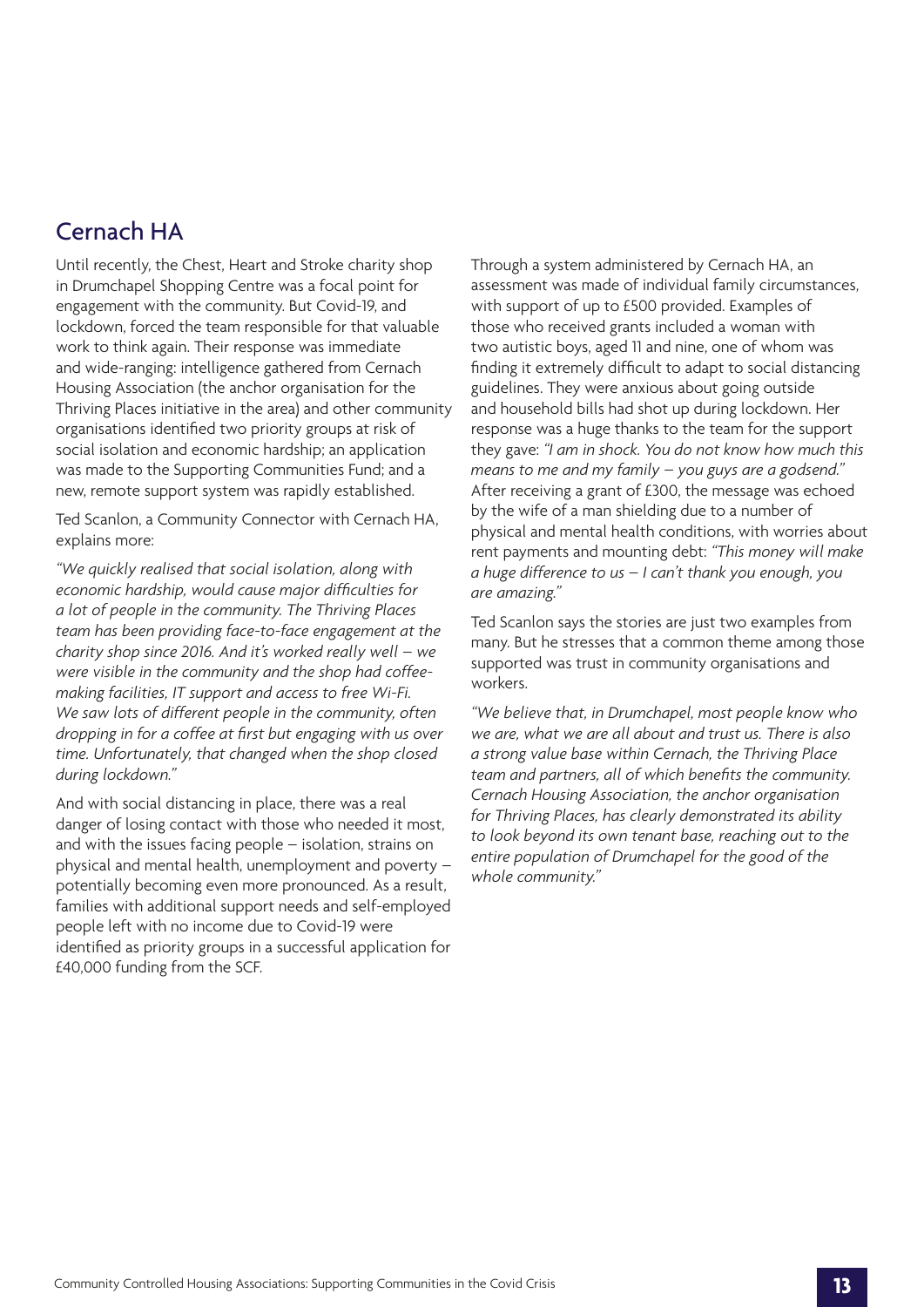# **7. Partnership working**

### Linstone HA

Linstone Housing Association were well placed to deliver in the role of community anchor, disseminating its £300,000 SCF award to 50 front-line organisations throughout Renfrewshire.

Linstone not only strives to provide excellent homes, but also to make a positive difference in its communities, through community engagement activities. Linstone is both recognised and trusted within the local community, working in partnership with others to improve the quality of life for all local residents. The Association's understanding of local priorities, services and most importantly its track record in working collaboratively with local residents and grass roots organisations meant that it was able to act quickly to support those who were vulnerable and isolated, through the Covid crisis.

Linstone's approach involved working in close partnership with the local Third Sector Interface, Engage Renfrewshire, and also linking in with the local authority.

Linstone's Community Regeneration Officer, Carol Gemmell, explained:

*"I would describe it as a 50/50 approach. So, 50% of what we did was about getting that much-needed funding out to organisations and groups; and the other 50% was about creating networks, making sure that [they] were linking up, collaborating, and learning from each other.*

*experience. They recognised our strength as a community anchor and encouraged us to make the SCF application. In turn, they have brought their robust knowledge of local organisations to the table. Our combined knowledge has created a formidable partnership.*

*"We have always seen it as 'tenants are the community, and the community are all potential tenants' so we serve the wider community anyway, and continued to do this with the SCF funding."*

In relation to the SCF specifically, Carol commented:

*"In such acute, unusual circumstances the Scottish Government set up such an accessible, speedy funding process with community anchors as the conduit. And it shows what can be done. It would be nice to think that some of the key lessons could be carried forward.*

*"A key outcome is that the third sector in Renfrewshire is working so much more closely together, and especially BAME organisations who maybe weren't as linked in before.*

*"Our SCF experience has created stronger collaborations and networks and raised overall awareness, of one another, of what's out there, in the third and public sectors, amongst all organisations involved."* 

*"As a community anchor, and a CCHA with a long pedigree, trusted in the community, we are sitting at the centre of things, and that allows us a clear overview which can be used to everyone's advantage.*

*"We also 'practise what we preach', we know that we can't do everything, and recognise that other organisations are better placed to provide some services.*

*"Working with the local TSI Engage Renfrewshire has been such a positive* 

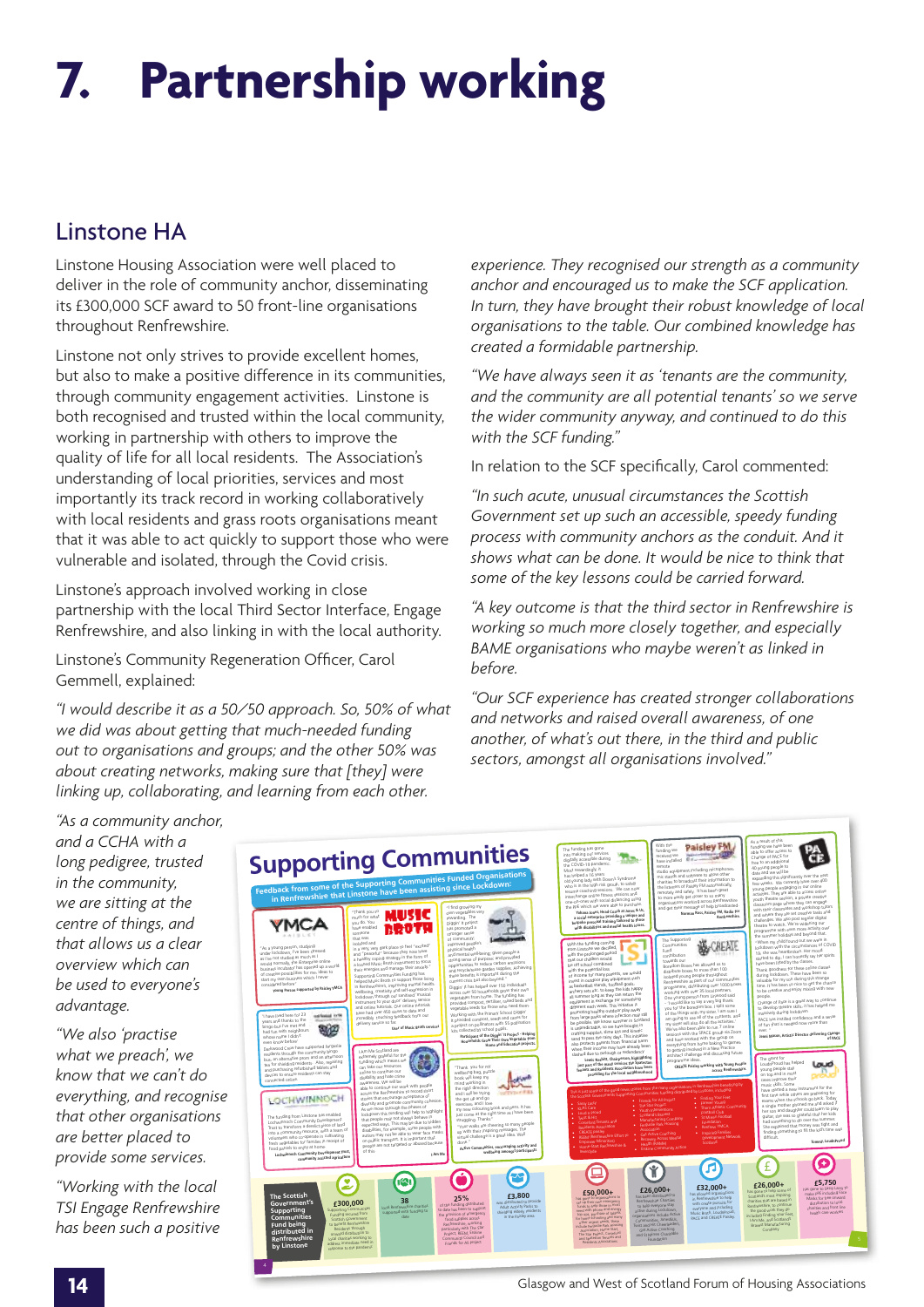#### Govan CCHAs



The Govan Orchestra

In a matter of weeks, the three community controlled housing associations in Govan came together, identified emerging needs, met with key partners and formed a Covid emergency response group. Soon after that, they secured £200,000 of funding from the SCF and began to distribute much-needed cash to community organisations, providing vital services to those most in need.

Such a rapid and effective response, according to the Covid-19 Temporary Emergency Funding Group, was possible because of the strategic and co-ordinated approach taken by Govan, Elderpark and Linthouse Housing Associations.

*"As community anchors with an in-depth understanding of local needs, we recognised the impact the pandemic was having on people," said a spokesperson for the Group. "Given our shared vision and values, we quickly decided to work together to provide the support that was desperately needed."* 

The Group, which included representation from Glasgow City Council, NHS Greater Glasgow and Clyde, and the local Thriving Places initiative, developed a series of online surveys which were circulated among local organisations, social media groups and housing association residents to identify their needs. In addition to the surveys, housing association staff carried out telephone check-ins and knocked on doors, asking residents personally whether they needed help or support.

All of this feedback was used to determine the focus of the first SCF tranche. Key issues identified included - tackling unemployment, food preparation and distribution to the vulnerable and isolated, dealing with domestic abuse, and supporting young people and their families facing financial hardship.

The corporate and governance structures of the housing associations facilitated the distribution of the funding. For transparency, decisions taken by the Group were available online. Work supported by a second tranche of funding included the provision of grocery boxes, hot food, literacy support, a programme to tackle digital exclusion and a campaign to promote health, agility and wealth locally.

A spokesperson for the Group commented:

*"Community anchors are regulated with existing governance, which allows us to quickly and effectively serve our communities. It was vitally important to get this money to the organisations on the ground who were doing such an incredible job. We applaud their efforts and know full well how committed they are to our fantastic communities. This has represented an unprecedented community-wide effort to make a real difference.*

*"And we are truly delighted that the Group applied for and was successfully awarded a further £200,000 from the SCF – doubling the amount of money, helping to support the Govan community in these difficult times.*

*"It is often the case that local people look to their housing association – given our vital community role – for leadership and help in times of crisis. Our residents are already in one of most deprived areas of Glasgow – health and financial pressures will remain for some time.*

*"With our partners, we have been offering that essential helping hand – something we hope to keep going over the coming months and years in the ongoing recovery from the pandemic."*



The Unlock Employment staff team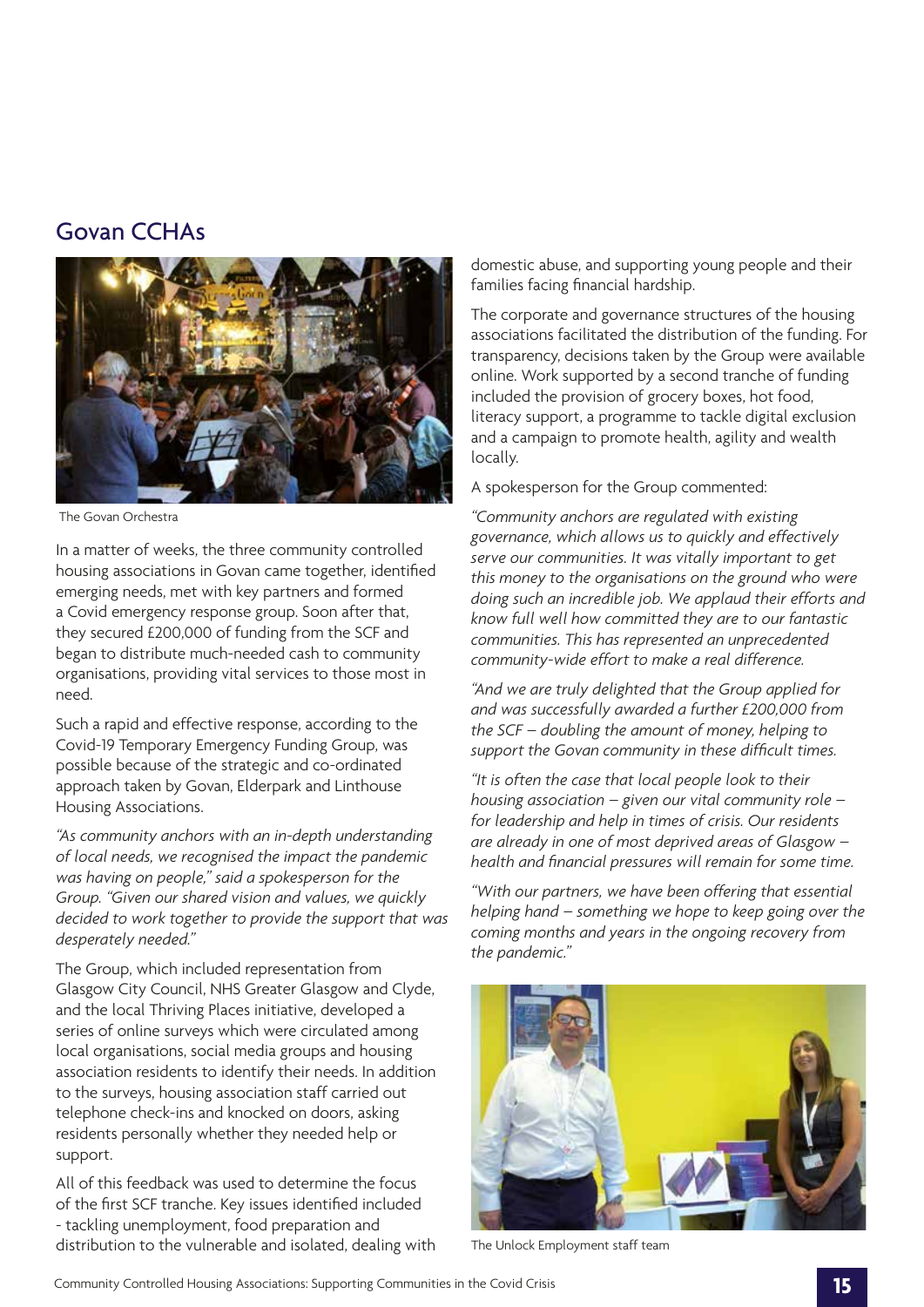### **8. Community anchors come in all shapes and sizes**

#### West Whitlawburn Housing Co-operative

West Whitlawburn Housing Co-operative (WWHC) is a tenant owned and controlled, fully mutual co-operative with charitable status in Whitlawburn, South Lanarkshire. The Co-operative was formed in 1989 through largescale voluntary transfer and has 644 properties in its management. WWHC provides high quality housing and services at affordable rents, and aims to promote community and environmental sustainability.

WWHC is viewed as the local community anchor by its tenants; and has worked hard to directly support them through the unprecedented times created by the Covid crisis.

With the help of its SCF award the Co-operative has delivered more than 1667 food parcels, 704 hot meals and 141 food vouchers to vulnerable tenant/members of the housing co-operative, and their families since the start of the pandemic.

Paul Farrell, director of WWHC, said:

*"It was clear from the outset of the pandemic that we would need to mount a massive response to meet the* 

*needs of our vulnerable tenant/members who would be isolating and shielding. Our housing staff, working in conjunction with our Community Development Team in Whitlawburn Community Resource Centre, have responded magnificently."*

Stuart Borland, centre manager at Whitlawburn Community Resource Centre, added:

*"It is a great team effort. Our staff, Claire and Myra, along with Michelle from the cafe and the UTD sports guys, are working tirelessly to deliver vital supplies to the needy at this time of crisis.*

*"The appreciation from tenant/members has been wonderful. We have received many compliments for our work. One tenant/member even said we must be mindreaders as the food parcel she received from us almost mirrored her normal weekly grocery list."*

WWHC is continuing to provide essential and emergency/urgent services and is available for tenants/ members to contact staff 24 hours per day.



Stuart Borland, Manager, Whitlawburn Community Resource Centre, with staff members Claire Forrest and Myra Maguire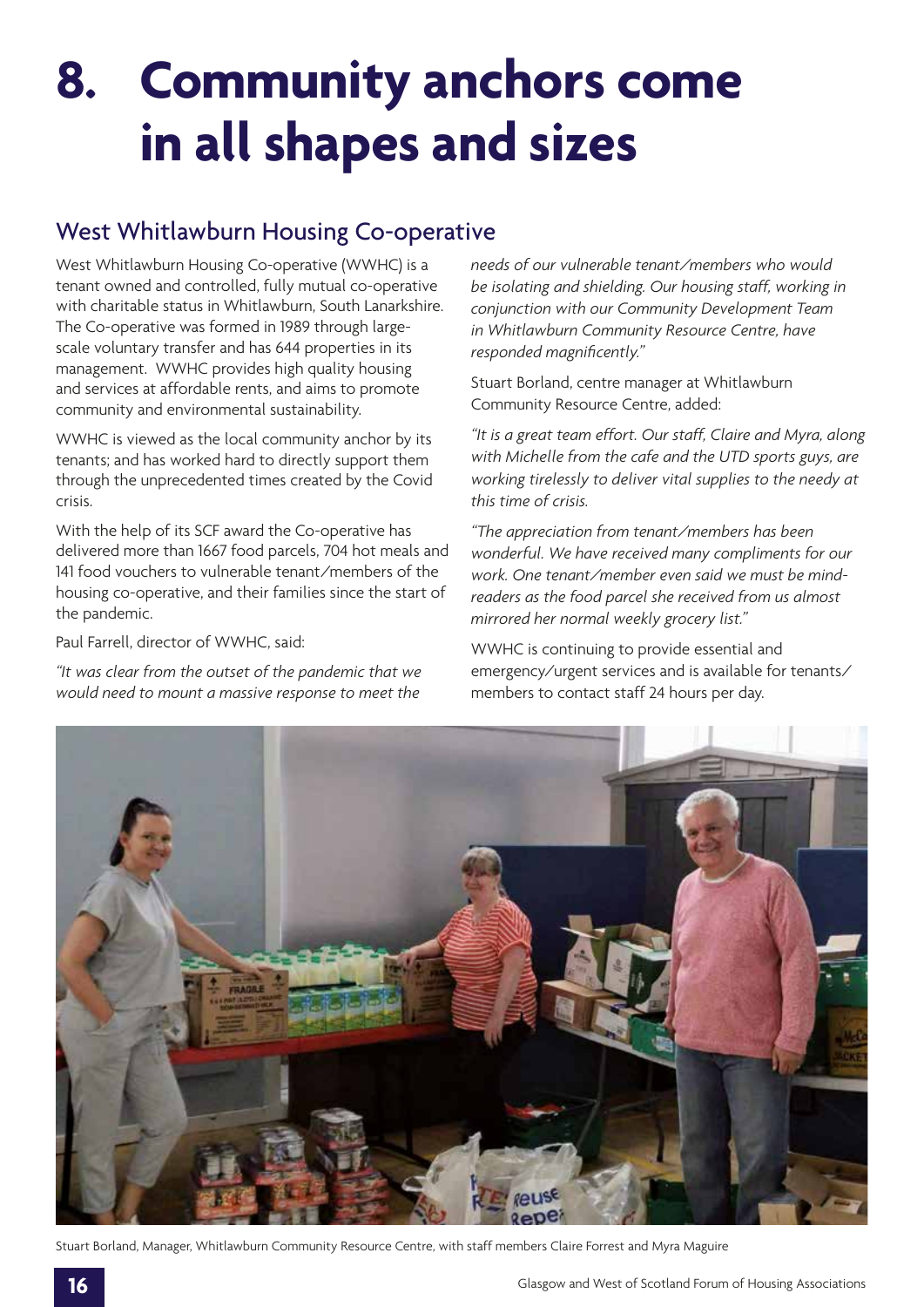#### Spire View HA

As a CCHA with 557 properties, Spire View HA has long proven its worth within the local community, both as a reliable social landlord and as a trusted community anchor. As lockdown loomed in the middle of March, Spire View, Copperworks and Blochairn Housing Associations, along with Royston Youth Action, Rosemount Development Trust, Help 4 the Homeless, The Hub on the Hill Café, Rosemount Lifelong Learning, North Glasgow Community Food Initiative, North Glasgow Healthy Living Community and Councillor Allan Casey, got together to formulate a plan of action. The aim was to ensure that every resident who required support would receive it. This was the beginning of the Royston Covid Response Group.

The partners got to work quickly to put together a coordinated list of those people requiring support, as well as a list of volunteers. Spire View HA successfully applied for Lottery funding, and were awarded £63,040, which allowed delivery of food parcels and hot meals across the local community for a period of 16 weeks.

This 'hub' of activity takes place at the Roystonhill Community Hub, which Spire View and Copperworks have kept open throughout the Covid outbreak. Preparation and delivery of food parcels is co-ordinated by the housing associations' tenancy support officer Geraldine Burgess, supported by her colleague Tracey Blair and Copperworks' estate caretaker David Manners, along with a group of incredible volunteers. Hot meals are prepared by The Hub on the Hill Café chef Pauline Frati, who had only just launched her new business venture within the Roystonhill Community Hub a few weeks before lockdown.

Glasgow and West of Scotland Forum of Housing Associations supported the group to make an application to the Scottish Government's Supporting Communities Fund, which resulted in an additional £48,605 of funding being made available. This award allowed the group to retain the tenancy support officer/Covid response coordinator. The SCF funding also allowed Royston Youth Action (RYA) to distribute over 250 packed lunches every week to local children, again in partnership with The Hub on the Hill Café. Furthermore, RYA also prepared and distributed activity packs to local children and elderly/ vulnerable residents over a 12-week period.

Another member of the group, Rosemount Development Trust, secured over £20,000 Scottish Government funding



Food for Good deliver supplies to the Roystonhill Community Hub

to support Royston Youth Action in other areas of work providing emergency Food For Good

support to local children and families in the form of mobile top-ups, food vouchers and wellbeing/care packs. RDT was also able to assist Rosemount Lifelong Learning with funds for family activity packs.

As a result of a funding partnership with Good Things Foundation, Spire View was able, through DevicesDotNow, to acquire 10 brand new electronic tablet devices for distribution to people in the Royston community who were completely digitally disconnected. Recipients were provided with the devices and 24 GB of data and are being supported by Spire View's digital engagement officer.

As well as this co-ordinated partnership response in the community, all partners continue to engage with their service users. The CCHAs' housing management teams are contacting elderly and vulnerable customers on a weekly basis to ensure they are supported and feel less isolated. Financial capability and money advice services continue to operate and are supporting all those in need of their services at this very challenging time.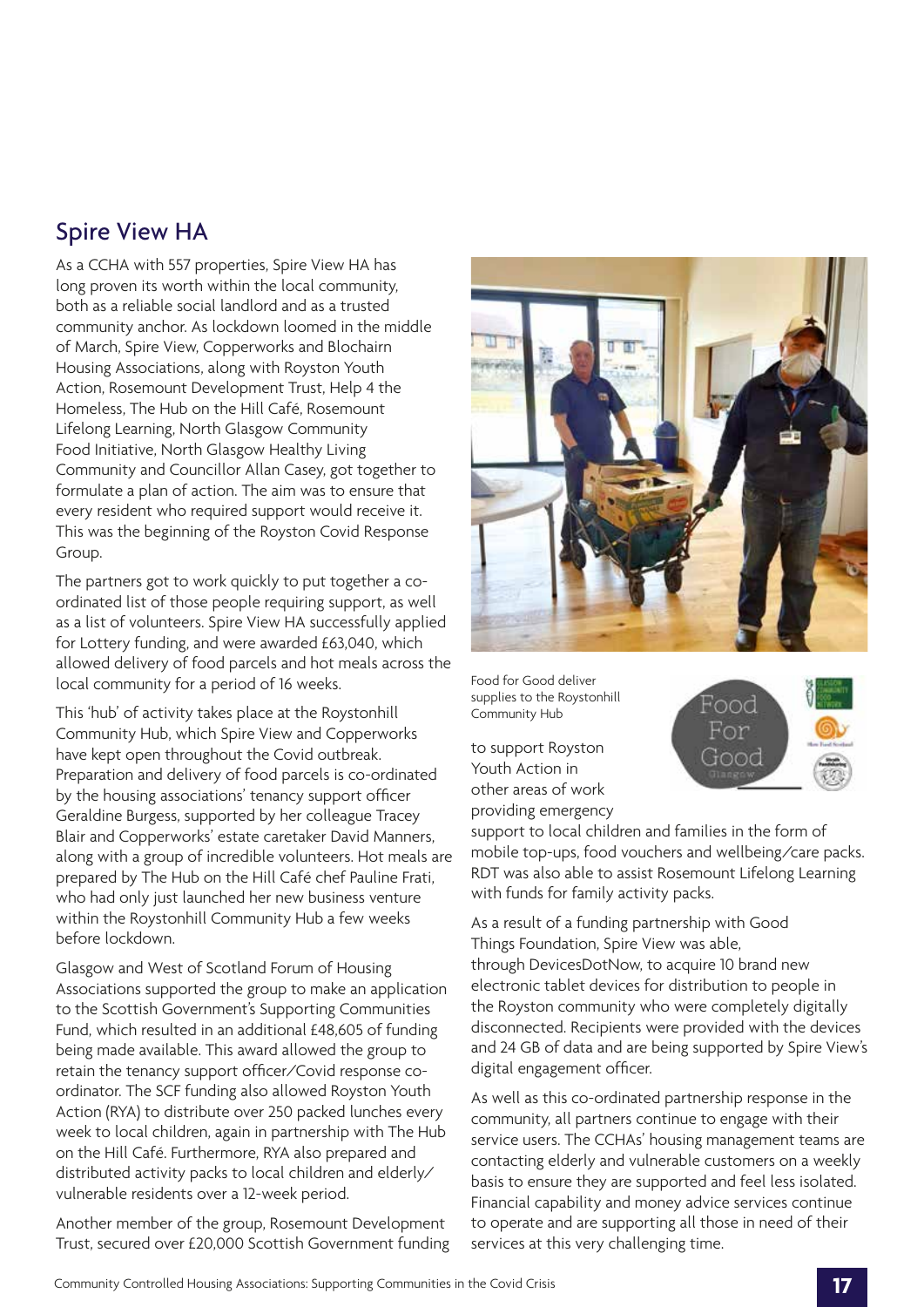### **9. Reflections**

As the initial Covid-19 virus threat reduces, and we tentatively move out of lockdown, albeit mindful of the risks associated with a second wave, it is useful to offer some reflections: on both how individuals and communities might move forward, and the support they will require to allow them to do so.

These reflections are based on GWSF's work supporting members through their SCF journey, and from associations' own experiences during the immediate crisis phase of the pandemic, and into the recovery period.

#### The transition from crisis to recovery

CCHAs have been at the forefront of delivering aid to their tenants and wider communities throughout the Covid crisis and as a result have a clear view of the picture on the ground. The consensus amongst associations is that moving from crisis to recovery will be a complex and tricky process, and probably not a linear one. As some people's specific needs lessen others may increase, and this will have an impact on what types of support are required.

*"It's not the case that we're going to get to a point when we say that's the crisis phase over now. Time to move onto recovery. Of course, that's the ultimate aim…but we're going to have to support people to get there."*

*"What we are seeing is people hitting crisis at different times. So, for instance, some people who have needed food deliveries are now able to get out and get their own. Some people who have been furloughed and needed help with food or fuel are back at work and don't need the assistance any more. But then you have people who have been furloughed, and have now lost their jobs and are really struggling, and now need help."*

*"As things have progressed, we have identified new problems that tenants are facing, and I think these are well-recognised. Domestic abuse, impacts on mental health, social isolation…people just feeling scared…a loss of confidence. And there's no quick fix for a lot of these problems…it's going to be long-haul solutions that are required."*

#### Current issues

Many of the ongoing issues are obviously reflected in members' SCF activities, and this support remains just as crucial for many individuals and families. This includes: providing help with food and fuel; mitigating social isolation; and supporting vulnerable people.

*"There is still a real need for help with the basics – food and fuel, in fact for some people it's more urgent now. They've lost their jobs, and really need this support to help them get through."*

*"It's so important…now more than ever in fact… that we try and keep people connected, and for our older tenants we've been doing a number of things. Ringing them every day, visiting, providing activity packs. All of it helps, and we know from their feedback that they really appreciate it, that it all helps."*

*"We are working with a range of our partners to support young people in the community. This has taken a real toll on them…especially young people who were feeling vulnerable before…so outreach work [and making sure this is carried out safely] is more important than ever."*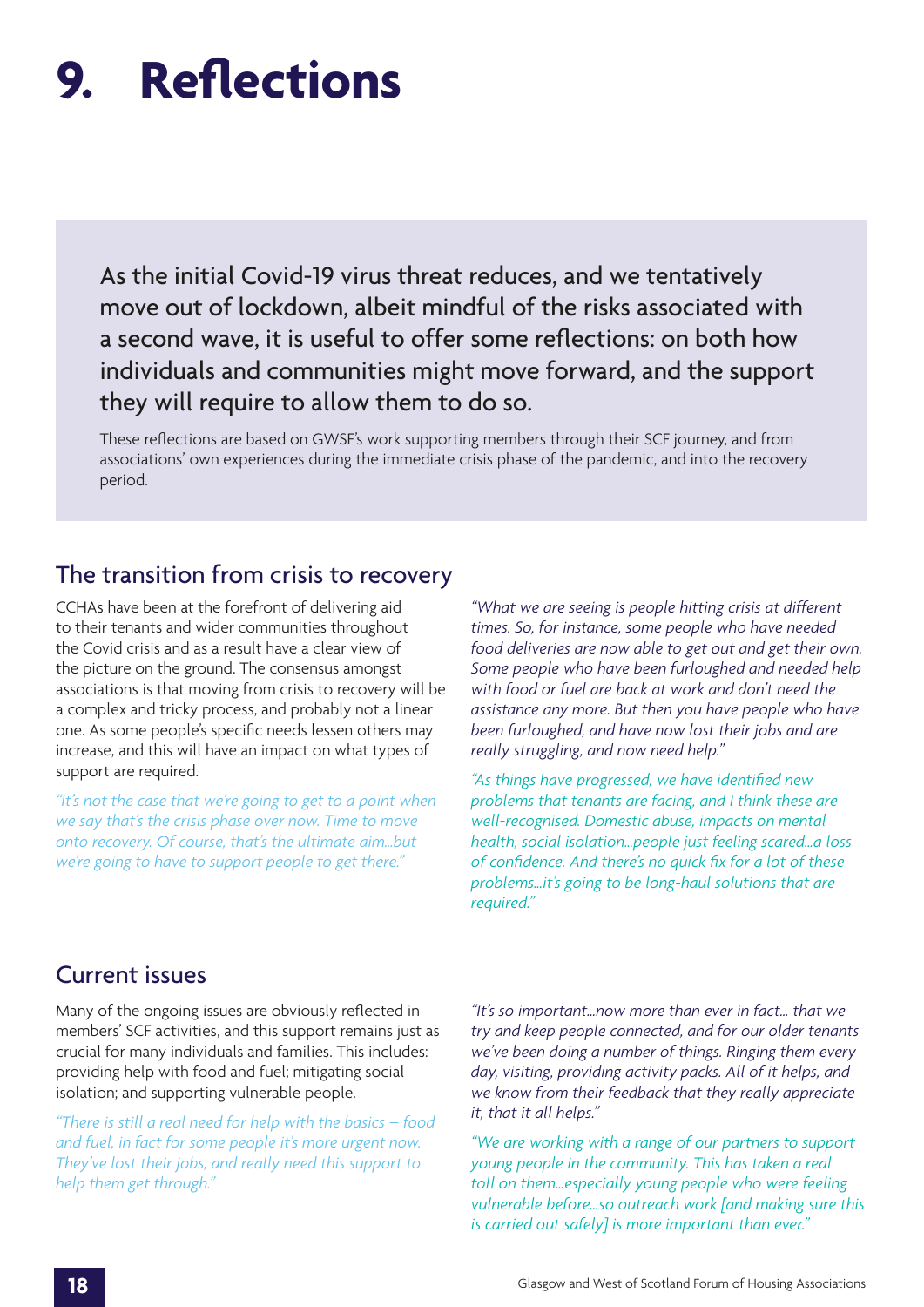#### Emerging issues

Members identified a number of key issues in relation to emerging needs in their communities which will need to be met, as we move into recovery. These include: support with mental health; increased demand for money advice and welfare benefit services; and an intensification of poverty for many individuals and families.

*"Even before the pandemic a lot of the people we saw were struggling with some form(s) of mental illness. And now this has just sent them to the very edge. They will need a lot of dedicated ongoing support to help build up their resilience."*

*"The demand for our money advice services is off the charts. There are so many people needing help, including those who have never been in this position in their lives, never been out of work, never needed to seek this kind of help."*

*"So many families are really struggling, even with the basics like food and fuel costs, but then if you add in other stuff like back-to-school costs they just can't cope with it all financially."*

#### Moving forward

Undoubtedly, the health, well-being, economic, and other reverberations of the pandemic will be felt for a long time at both an individual and community level. For CCHAs this will present challenges on several fronts, not least in resuming repairs services, continuing to support tenants with paying their rent, and addressing homelessness and other urgent needs for rehousing.

In addition, associations will continue to support their tenants and wider communities through the fallout of the Covid pandemic. The SCF has supported CCHAs, who have supported other local organisations and groups, who in turn have supported those who need it the most.

As we move into recovery, we would like to see the lessons learned from the SCF approach (as discussed in Section 3) being carried forward. We would welcome formal recognition of the value of community anchors as key conduits for getting Scottish Government funding to where it's most needed in communities. Never before has the value of being truly local been brought into such sharp focus in such a short time.